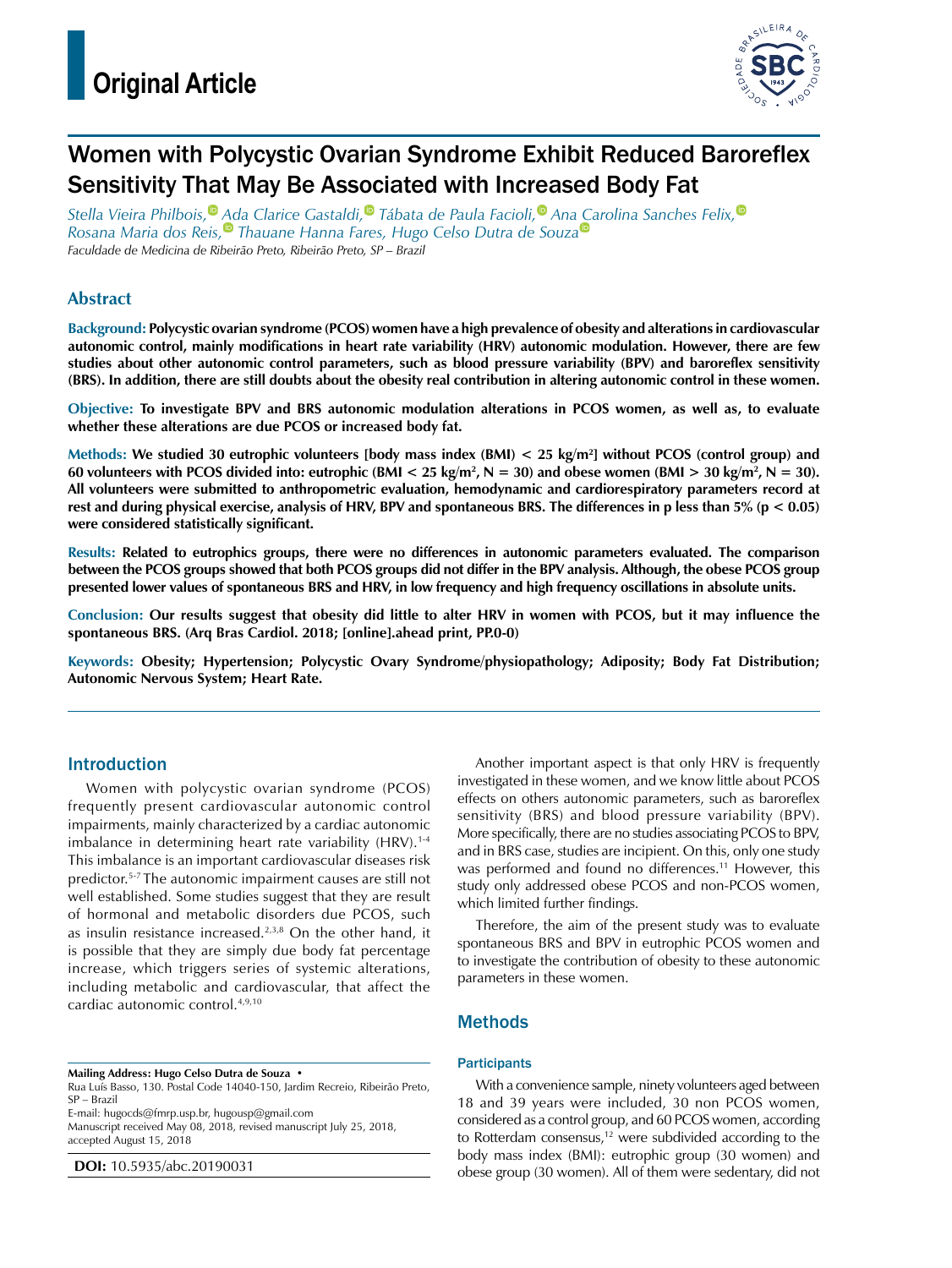use any medication, and were screened at the outpatient clinic of the Gynecology and Obstetrics Clinic of Clinical Hospital of Ribeirao Preto Medical School (HC-FMRP/USP).

#### Polycystic ovary syndrome diagnostic

Transvaginal pelvic ultrasound was performed with the Voluson 730 Expert Machine (GE Medical Systems, ZIPF, Austria) to analysis the cysts presence or absence. The ovarian volume and follicles number/size were evaluated, and to calculate ovarian volume the prolate ellipsoid formula (depth x width x length x 0.5) was used.<sup>13</sup>

In addition, laboratory tests for serum total testosterone, androstenedione, sex hormone binding globulin and free androgen, prolactin, 17-hydroxyprogesterone and thyrotropin dosed to diagnose exclusion causes. Blood samples were collected during the follicular phase in women with regular ovulatory cycles and at any time in those with irregular cycles. All the above examinations were performed at the Gynecology Laboratory of HC-FMRP, between 07h00 and 09h00 a.m. after a previous 12-hour fast.

#### Ergospirometric test

The peak oxygen uptake  $(VO_{2peak})$  was assessed by a submaximal exercise test on a treadmill (Super ATL Millenium®, Inbramed/Inbrasport, Brazil) using the Modificated Bruce protocol. The analysis of exhaled gases (VO<sub>2</sub> and VCO<sub>2</sub>) was performed using a metabolic device (UltimaTM CardiO<sup>2</sup>, Medical Graphics Corp., USA).

#### Anthropometric parameters

Body weight and height were obtained using an analogue scale with an altimeter (Welmy), while the body mass index (BMI) values were obtained using the formula W/H<sup>2</sup>, where W is the weight in kilograms and H is the height of the subject in meters. Body composition was evaluated using the bioelectrical impedance method (Quantum BIA 101; Q-RJL Systems, Clinton Township, Michigan, USA). The groups were subdivided by their BMI, where the eutrophic groups had BMI < 25 kg/m² and the obese group had BMI > 30 kg/m².14

### Analysis of the heart rate variability and blood pressure variability

The spectral analysis of HRV was recorded between 09h00 and 10h00 a.m. according to the following protocol: after remaining in a supine rest position on orthostatic bed for 20 min, the volunteers were passively placed in an inclined position (75° angle) for an additional 10min. HRV for supine and inclined positions (that is, the tilt test) was recorded using an electrocardiogram (AD Instruments, Sydney, Australia), and a time series of RR interval (RRi) was obtained.

 The HRV was obtained using the RRi from electrocardiographic record (ECG), through the modified MC5 shunt at a sampling frequency of 1000Hz. The BPV data values were obtained from the systolic arterial pressure (SAP) recorded beat-to-beat by means of digital plethysmography recording equipment, FINOMETER (Finometer Pro, Finapress Medical System, Amsterdam, Netherland). The room temperature was kept at 21ºC, the ambient light and the noise were controlled, to prevent any interference with recording of data.

The BPV and HRV analyses were performed using custom computer software (CardioSeries v2.0, http://sites.google.com/ site/cardioseries). The values of the RRi and SAP intervals were redesigned in 3 Hz cubic spline interpolation, to normalize the time interval between the beats. The series of interpolated RRi and SAP follow the Welch Protocol;<sup>15</sup> they have been divided into half-overlapping sets of 256 data points, overlapping 50%. The stationary segment was visually inspected and those with artifacts or transients were excluded. Each RRi and SAP stationary segment were submitted to spectral analysis by Fast Fourier Transform (FFT), after Hanning window. The RRi specters were integrated in low frequency (LF; 0.04 - 0.15 Hz) and high frequency (HF; 0.15 - 0.5 Hz) bands and the results are expressed in absolute (ms²) and normalized units (nu), while the SAP specters were integrated only in low frequency band (LF; 0,04 – 0,15Hz) and the results are expressed in absolute units (mmHg<sup>2</sup>).

The HRV normalized values were obtained by calculating the percentage of LF and HF power related to the total power of spectrum minus the very low-frequency band (VLF;  $<$  0.2 Hz).<sup>16,17</sup> In addition, normalization procedure was performed to minimize variations of total power in the absolute value of LF and HF.18 To assess the sympathovagal balance, LF/HF ratio of RRi variability was also calculated.19

### Spontaneous baroreflex sensitivity

The BRS was assessed in time-domain using the sequence technique, as described by Di Rienzo et al.,<sup>20</sup> The computer software CardioSeries v2.4 scanned beat-to-beat time series of RRi and SAP values searching for sequences of at least 3 consecutive beats in which; progressive increases in SAP were followed by progressive increases in RRi (up sequence) and progressive decreases in SAP were followed by progressive decreases in RRi (down sequence), with a correlation coefficient (r) between RRi and SAP values higher than 0.8. The mean slope of the linear regression line between the SAP and RRi values of each sequence found determined spontaneous BRS.

### Statistical analysis

In a comparison between two groups the Student's t-test and in comparison of three groups the one ways variance analysis (ANOVA ONE WAY) were performed. The Shapiro-Wilk test was used to verify de the dates normality; when the distribution was not normal, non-parametric tests were used, the Mann-Whitney test to compare between two groups, and in comparison of three groups, the Kruskal-Wallis test. When the variables had a normal distribution, they were described as mean  $(\pm$  standard deviation), and which had non-parametric distribution they were described as median  $(\pm$  interquartile range). The differences in p were less than 5%  $(p < 0.05)$  were considered statistically significant. All statistical tests were performed with Sigma Stat 3.5 software (Systat Software Inc., San Jose, CA, USA).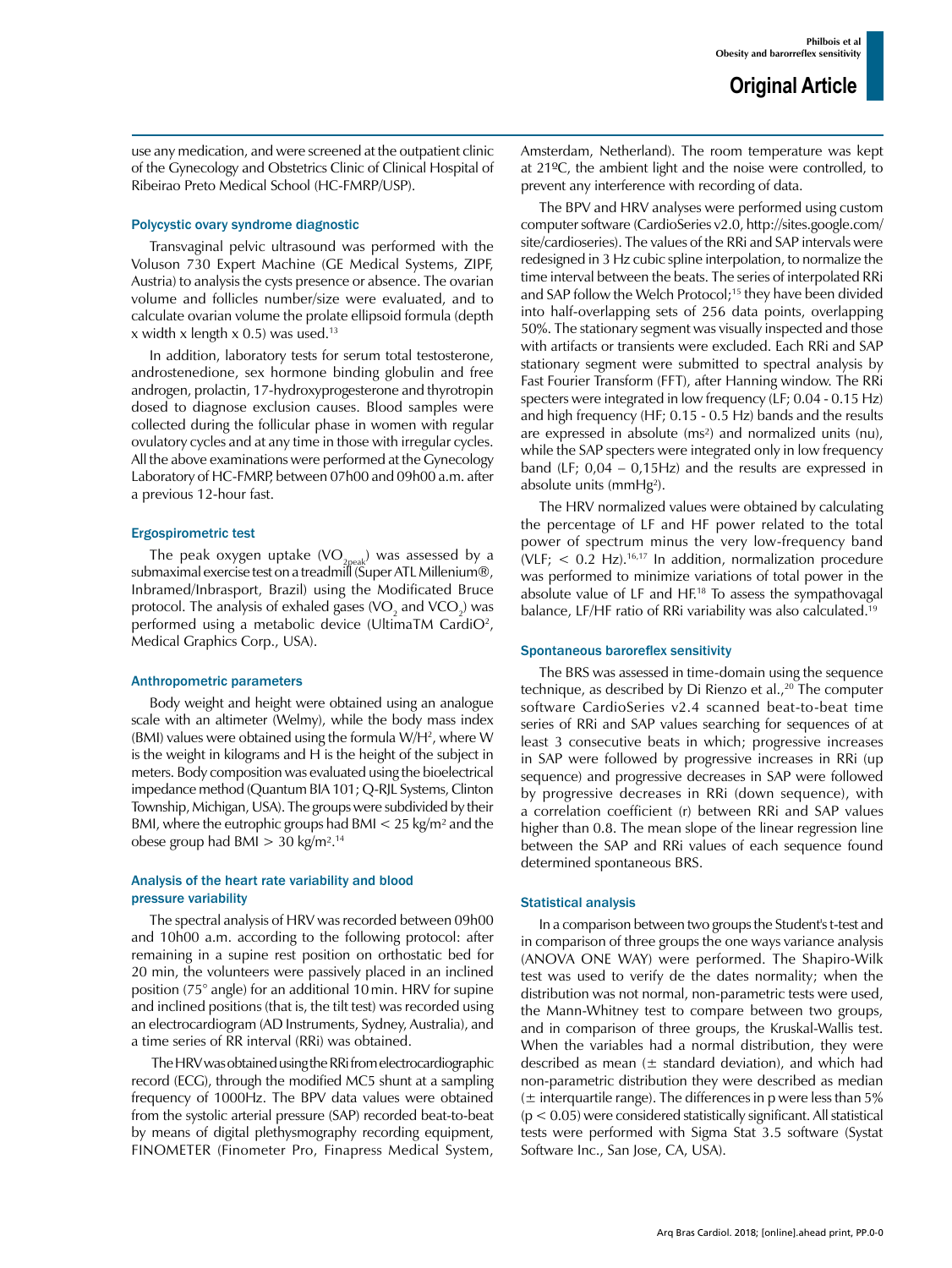## **Original Article**

## **Results**

The volunteer's anthropometric characteristics and hemodynamic parameters are in Table 1. The obese PCOS group had higher BMI, weight and body fat percentage than the other groups. On the other hand,  $VO_{2peak}$  was lower in the obese PCOS group. In relation to blood pressure, the obese group had higher values of diastolic blood pressure and mean blood pressure compared to the control and eutrophic PCOS groups.

Table 2 presents the spectral analysis of HRV and BPV results during rest of all groups studied. The HRV analysis at rest shows the obese PCOS group had lower variance. In addition, the control groups and eutrophic PCOS presented higher LF and HF oscillations in absolute values than the obese PCOS group. There were no differences between the groups in BPV analysis.

The results of BRS analysis obtained during rest in all groups studied, control, eutrophic PCOS and obese PCOS, are seen in Table 3, that show at rest the obese PCOS group presented lower spontaneous BRS than the others groups. In addition, it is important to note that the control group demonstrated a higher baroreflex effectiveness index.

## **Discussion**

The present study mainly findings were, at rest the obese PCOS group had lower HRV and BRS than the other two groups, BPV was similar across groups.

Regarding hemodynamic values, PCOS obese group showed the highest values of systolic, diastolic and mean blood pressure compared to other groups, despite the fact that all subjects were normotensive; some studies had also show a relation with body fat increase and increase BP values.<sup>9,10,21,22</sup> To  $VO_{2*post}*$  the obese PCOS group had the lowest value,

similarity to literature, which some authors found a negative correlation between obesity and VO2peak.21,22

There are few studies in the literature about obesity and PCOS, which are contradictory, some point to this association as a negative factor in  $HRV<sub>1</sub><sup>3,4</sup>$  although others report that there is no association between weight gain and PCOS.<sup>11,23</sup> In this sense, the lower HRV found in the obese PCOS group in the present study suggests that this change is due to obesity. The literature indicates that the obesity mechanisms may be associated with a reduced sympathetic system response in the postsynaptic region since they had found in presynaptic cleft a high sympathetic activity represented by high concentration of noradrenaline.<sup>24,25</sup> In addition, a recent study carried out in our laboratory showed low frequency (LF) and high frequency (HF) bands differences, in absolute and normalized units, in healthy and sedentary women with normal BMI, overweight and obesity, they verified that the obese group had lower LF and HF oscillations.10

Regarding BRS, the eutrophic PCOS and control groups presented similar values, agreeing with Lambert, 2015, in which the groups had similar BMI and BRS values. In relation to the obese PCOS group, it had the lowest values in all BRS parameters than the others two eutrophic groups, suggesting that obesity may be responsible for a reduction in BRS. In this sense, a study comparing BRS in women divided by BMI indicates a BRS reduction with gain weight, observed by the BRS gain value, in this way, the BRS decrease might correlate to weight increase.<sup>26</sup> However, it is known that BRS is also influenced by many other factors like insulin resistance, blood glucose, sodium sensibility, genetic markers and ovarian hormones.<sup>27,28</sup> In the present study, neither of these other factors were measuring. Thereby it is possible to suggest that obesity may influenced in BRS values, as observed in another study, $26$  although further studies are needed to confirm these findings in PCOS women.

**Table 1 – Hemodynamic characteristics and values among healthy women and women with polycystic ovary syndrome (PCOS), subdivided into eutrophic PCOS (BMI < 25 kg/m2 ) and obese PCOS (BMI > 30 kg/m2 )**

|                                | Control        | <b>PCOS eutrophic</b> | PCOS obese                   | p     | p"      |
|--------------------------------|----------------|-----------------------|------------------------------|-------|---------|
| <b>Characteristics</b>         |                |                       |                              |       |         |
| Age, years                     | $31.2 \pm 6.6$ | $28.5 \pm 5.2$        | $30.2 \pm 5.3$               | 0.053 | 0.107   |
| Heights, meters                | $1.64 \pm 5.0$ | $1.62 \pm 5.8$        | $1.62 \pm 7.9$               | 0.102 | 0.649   |
| Weight, kg                     | $64 \pm 10$    | $60.6 \pm 5.7$        | $90.3 \pm 10.9$ <sup>*</sup> | 0.09  | < 0.001 |
| BMI, $kg/m2$                   | $23.5 \pm 3$   | $22.9 \pm 1.6$        | $33.9 \pm 2.4$ <sup>+</sup>  | 0.494 | < 0.001 |
| Body fat percentage, %         | $25.6 \pm 3.6$ | $26.4 \pm 3.4$        | $44.3 \pm 3.3$ <sup>++</sup> | 0.325 | < 0.001 |
| VO <sub>2peak</sub> , L/min/kg | $35.5 \pm 3.3$ | $31.9 \pm 3.9$        | $25.3 \pm 3.3$ <sup>+1</sup> | 0.05  | < 0.001 |
| Hemodynamics Values            |                |                       |                              |       |         |
| HR (bpm)                       | $76 \pm 2.6$   | $74.6 \pm 2$          | $77 \pm 2$                   | 0.764 | 0.416   |
| SBP (mmHg)                     | $105 \pm 8.9$  | $101 \pm 11.8$        | $111 \pm 9.5$ <sup>t</sup>   | 0.057 | < 0.001 |
| DBP (mmHg)                     | $70 \pm 10.3$  | $66 \pm 9.6$          | $76 \pm 7.4$ <sup>*†</sup>   | 0.05  | < 0.001 |
| MBP (mmHq)                     | $84 \pm 9$     | $80 \pm 9.8$          | $90 \pm 7.5$ <sup>*†</sup>   | 0.05  | < 0.001 |

Values expressed as means ± SD: standard deviation; m: Meters; Kg: kilogram; BMI: body mass index; VO<sub>2peak</sub>: volume of oxygen consumed at the peak of exercise;<br>L/min/Kg: liters per minutes per kilo; HR: heart rate; bpm: b *mmHg: millimeters of mercury; statistical difference when p < 0.05; (\*) vs. Control; (†) vs. eutrophic PCOS; P<sup>Ι</sup> : eutrophic control group vs PCOS eutrophic group; PΙΙ: PCOS eutrophic group vs. PCOS obese group.*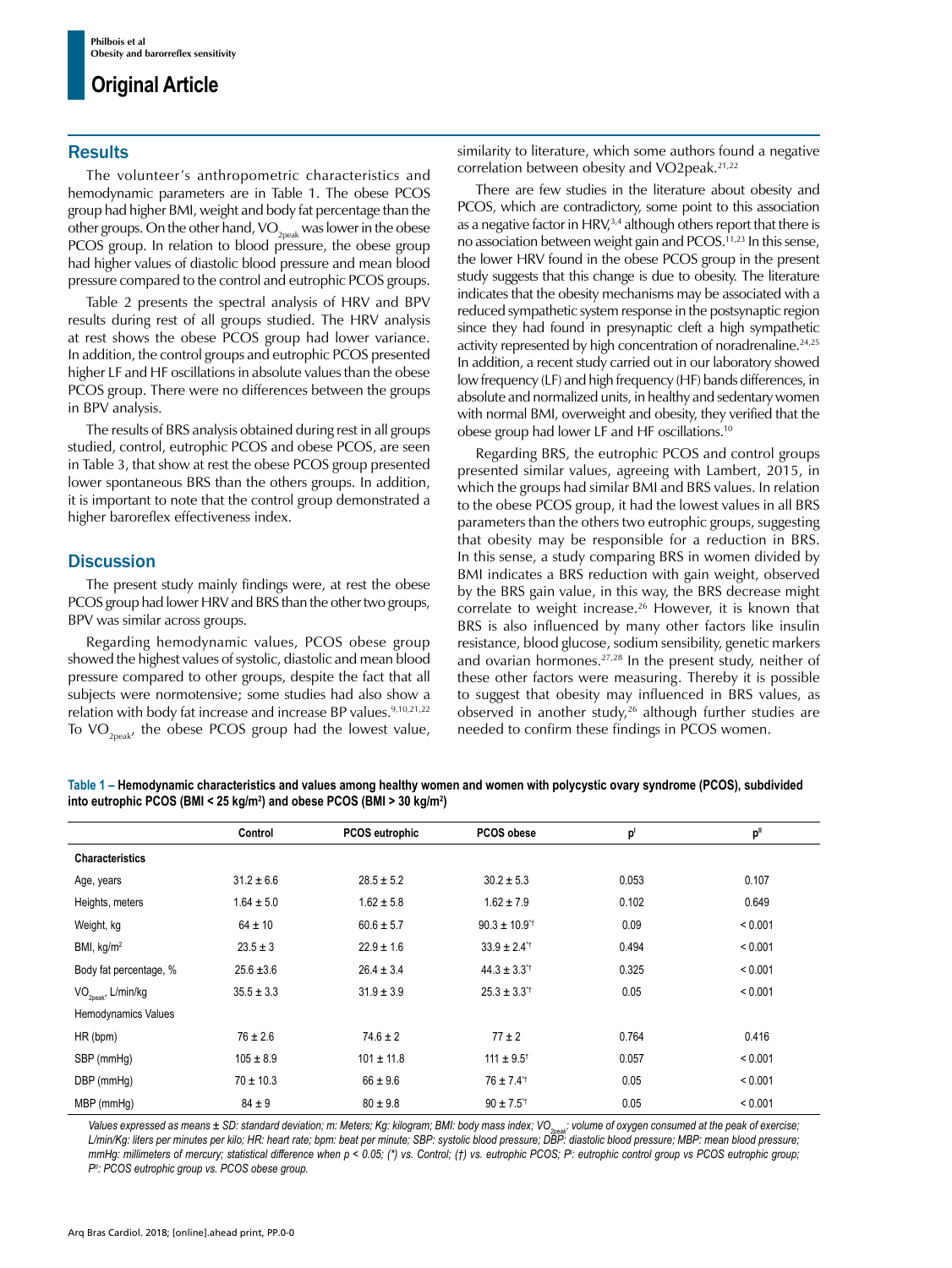**Table 2 – Parameters of the spectral analysis of the heart rate variability analysis calculated from the time series RR intervals and systolic arterial pressure variability calculated by the pulse beat-to-heart rate interval obtained between women without and with polycystic ovaries syndrome (PCOS) divided according to the body mass index eutrophic < 25 kg/m2 and obese > 30 kg/m2**

|                             | Rest           |                |                             |       |                 |
|-----------------------------|----------------|----------------|-----------------------------|-------|-----------------|
|                             | Control        | PCOS eutrophic | PCOS obese                  | p     | p <sup>II</sup> |
| <b>HR</b> variability       |                |                |                             |       |                 |
| RRi, ms                     | $872 \pm 31$   | $879 \pm 20.6$ | $812 \pm 18.5$ <sup>†</sup> | 0.961 | 0.049           |
| Variance, ms <sup>2</sup>   | $2389 \pm 310$ | $2654 \pm 341$ | 1851 ± 405 <sup>*†</sup>    | 0.971 | 0.010           |
| LF, ms <sup>2</sup>         | $697 \pm 105$  | $720 \pm 93$   | $413 \pm 80$ <sup>*†</sup>  | 0.855 | 0.002           |
| LF, un                      | $40.3 \pm 3.8$ | $45.5 \pm 3.5$ | $46.4 \pm 2.9$              | 0.350 | 0.850           |
| HF, ms <sup>2</sup>         | $1134 \pm 188$ | $1180 \pm 229$ | $968 \pm 204$ <sup>*†</sup> | 0.502 | 0.014           |
| HF, un                      | $59.6 \pm 3.8$ | $54.4 \pm 3.5$ | $53.4 \pm 2.9$              | 0.350 | 0.850           |
| LF/HF Ratio                 | $0.79 \pm 0.1$ | $0.92 \pm 0.1$ | $0.94 \pm 0.1$              | 0.474 | 0.99            |
| <b>BP</b> variability       |                |                |                             |       |                 |
| Variance, mmHg <sup>2</sup> | $22.9 \pm 4.3$ | $24.9 \pm 2.2$ | $21 \pm 2$                  | 0.168 | 0.052           |
| LF, mmHq <sup>2</sup>       | $6.7 \pm 1.4$  | $7.6 \pm 0.8$  | $5.7 \pm 0.7$               | 0.196 | 0.054           |

*Values expressed as means ± SD: standard deviation; HR: heart rate; RRi: interval between R waves on the electrocardiogram; nu: normalized units; ms²: milliseconds squared; LF: low frequency band; HF: high frequency band; BP: blood pressure; significant difference p < 0.05; (\*) vs rest control, (†) vs. rest eutrophic PCOS; PΙ : eutrophic control group vs PCOS eutrophic group; PΙΙ: PCOS eutrophic group vs. PCOS obese group.*

|                                                                                                                                             | Table 3 – Parameters of the baroreflex analysis by the calculated sequence series of RR intervals obtained between women with and without |
|---------------------------------------------------------------------------------------------------------------------------------------------|-------------------------------------------------------------------------------------------------------------------------------------------|
| polycystic ovary syndrome (PCOS) divided according to the body mass index eutrophic < 25 kg/m <sup>2</sup> and obese > 30 kg/m <sup>2</sup> |                                                                                                                                           |

|                               | Rest            |                       |                              |       |       |
|-------------------------------|-----------------|-----------------------|------------------------------|-------|-------|
|                               | Control         | <b>PCOS eutrophic</b> | PCOS obese                   | p'    | p"    |
| <b>Baroreflex Sensitivity</b> |                 |                       |                              |       |       |
| Ramp numbers                  | $85 \pm 40.7$   | $84.3 \pm 39.8$       | $93.7 \pm 42.4$              | 0.853 | 0.379 |
| <b>BEI</b>                    | $0.74 \pm 0.13$ | $0.63 \pm 0.12^*$     | $0.58 \pm 0.15$ <sup>*</sup> | 0.005 | 0.225 |
| UP, ms/mmHq                   | $15.1 \pm 6$    | $18 \pm 11$           | $11.7 \pm 6.7$ *†            | 0.738 | 0.008 |
| DOWN, ms/mmHq                 | $16.5 \pm 5.6$  | $18.3 \pm 8.8$        | $12.7 \pm 7.5$ *†            | 0.738 | 0.004 |
| GAIN, ms/mmHq                 | $16.1 \pm 5.5$  | $18.3 \pm 9.3$        | $12.3 \pm 7.2$ * †           | 0.687 | 0.003 |

*Values expressed as means ± SD: standard deviation; BEI: baroreflex efficacy index; GAIN: total gain; DOWN: hypotensive responses associated with tachycardia responses; UP: hypertensive responses associated with bradycardic responses; significant difference p < 0.05; (\*) vs rest Control, (†) vs rest eutrophic PCOS; PΙ : eutrophic control group vs PCOS eutrophic group; PΙΙ: PCOS eutrophic group vs. PCOS obese group.*

Finally, in relation to BPV similarity were found between the studied groups, there are few information since there are no studies in the literature about the behaviour of BPV in PCOS women, the studies found are associated with cardiovascular diseases, unrelated to PCOS.29-31 Although, PCOS women have a greater predisposition to develop cardiovascular diseases, the present study population were healthy and did not use medication, suggesting that PCOS does not alter the BPV. In addition, the obese PCOS group also did not present differences in relation to eutrophic groups. The studies found on BPV and obesity are contradictory, some suggest an increase<sup>24,32</sup> while others point out a reduction of BPV.<sup>33</sup> However, both suggest that the baroreflex could justify these changes. Meanwhile, in our study, although the obese PCOS group presented a decrease in BRS, the BPV, apparently, was not affected. In this way, we need more studies to elucidate these findings.

### Study limitations

The present study had some limitations, as insulin, glucose and inflammatory markers dosages absence, which could contribute to results discussion; another limitation was HRV and BPV measure only in supine position. It is possible that during an autonomic provocation test, as in tilt test, we could find different responses in autonomic modulation between the studied groups. However, it is important to note that the study limitations do not invalidate the main findings in supine position and its clinical implications.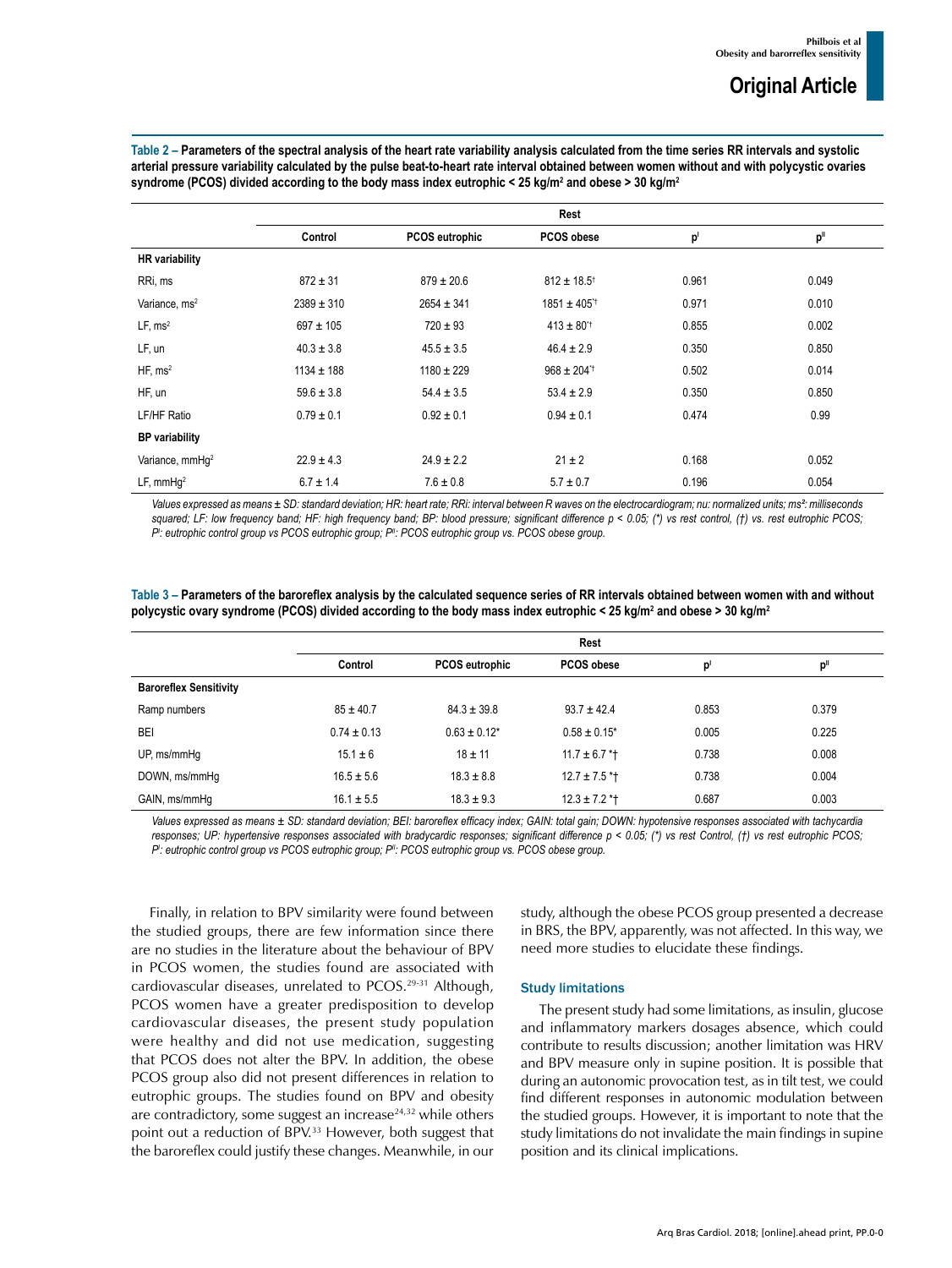## **Original Article**

## **Conclusion**

Although PCOS is an endocrine-metabolic disease that causes several body changes, it does not alter the autonomic cardiovascular control. However, the association with obesity resulted in a decrease in BRS values, and attenuated the HRV values. Suggesting that obesity may play a role in change hemodynamics parameters and cardiovascular autonomic control. However, further studies should be conducted to investigate the effects of metabolic and hormonal changes in these women and the association of these changes with cardiovascular autonomic control.

## Author contributions

Conception and design of the research: Philbois SV, Souza HCD; acquisition of data: Philbois SV, Facioli TP, Felix ACS; analysis and interpretation of the data and critical revision of the manuscript for intellectual content: Philbois SV, Gastaldi AC, Souza HCD; statistical analysis: Philbois SV, Facioli TP; obtaining funding: Souza HCD; writing of the manuscript: Gastaldi AC, Souza HCD.

## **References**

- 1. Yildirir A, Aybar F, Kabakci G, Yarali H, Oto A. Heart rate variability in young women with polycystic ovary syndrome. Ann Noninvasive Electrocardiol. 2006;11(4):306-12.
- 2. Tekin G, Tekin A, Kiliçarslan EB, Haydardedeoğlu B, Katircibaşi T, Koçum T, et al. Altered autonomic neural control of the cardiovascular system in patients with polycystic ovary syndrome. Int J Cardiol. 2008;130(1):49-55.
- 3. de Sá JC, Costa EC, da Silva E, Zuttin RS, da Silva EP, Lemos TM, et al. Analysis of heart rate variability in polycystic ovary syndrome. Gynecol Endocrinol. 2011;27(6):443-7.
- 4. Saranya K, Pal GK, Habeebullah S, Pal P. Assessment of cardiovascular autonomic function in patients with polycystic ovary syndrome. J Obstet Gynaecol Res. 2014;40(1):192-9.
- 5. La Rovere MT, Bigger JT, Marcus FI, Mortara A, Schwartz PJ. Baroreflex sensitivity and heart-rate variability in prediction of total cardiac mortality after myocardial infarction. ATRAMI (Autonomic Tone and Reflexes After Myocardial Infarction) Investigators. Lancet. 1998;351(9101):478-84.
- 6. Tank J, Jordan J, Diedrich A, Obst M, Plehm R, Luft FC, et al. Clonidine improves spontaneous baroreflex sensitivity in conscious mice through parasympathetic activation. Hypertension. 2004;43(5):1042-7.
- 7. Kouchaki Z, Butlin M, Qasem A, Avolio AP. Assessment of baroreflex sensitivity by continuous noninvasive monitoring of peripheral and central aortic pressure. Conf Proc IEEE Eng Med Biol Soc. 2014;2014:2940-3.
- 8. Kuppusamy S, Pal GK, Habeebullah S, Ananthanarayanan PH, Pal P. Association of sympathovagal imbalance with cardiovascular risks in patients with polycystic ovary syndrome. Endocr Res. 2015;40(1):37-43.
- Sztajzel J, Golay A, Makoundou V, Lehmann TN, Barthassat V, Sievert K, et al. Impact of body fat mass extent on cardiac autonomic alterations in women. Eur J Clin Invest. 2009;39(8):649-56.
- 10. Thaisa HRDS, Gastaldi AC, Izabela CC, João EA, Suenimeire V, Hugo CDS. Effects of Physical Training on Cardiac Modulation in Normal Weight, Overweight, and Obese Individuals: A Comparative Study. J Nutr Food Sci. 2015:5(6):1-7.

### **Potential Conflict of Interest**

No potential conflict of interest relevant to this article was reported.

## **Sources of Funding**

This study was funded by CNPQ 457216/2014-0.

### **Study Association**

This article is part of the thesis of master submitted by Stella Vieira Philbois, from Faculdade de Medicina de Ribeirão Preto.

## **Ethics approval and consent to participate**

This study was approved by the Ethics Committee of the Hospital das Clínicas de Ribeirão Preto e da Faculdade de Medicina de Ribeirão Preto under the protocol number 11487/2014. All the procedures in this study were in accordance with the 1975 Helsinki Declaration, updated in 2013. Informed consent was obtained from all participants included in the study.

- 11. Lambert EA, Teede H, Sari CI, Jona E, Shorakae S, Woodington K, et al. Sympathetic activation and endothelial dysfunction in polycystic ovary syndrome are not explained by either obesity or insulin resistance. Clin Endocrinol (Oxf). 2015;83(6):812-9.
- 12. Rotterdam ESHRE/ASRM-Sponsored PCOS consensus workshop group. Revised 2003 consensus on diagnostic criteria and long-term health risks related to polycystic ovary syndrome (PCOS). Hum Reprod. 2004;19(1):41-7.
- 13. Griffin IJ, Cole TJ, Duncan KA, Hollman AS, Donaldson MD. Pelvic ultrasound measurements in normal girls. Acta Paediatr. 1995;84(5):536-43.
- 14. World Health Organization (WHO). Global status report on noncommunicable diseases 2010: Description of the global burden of NCDs, their risk factors and determinants. Geneva: World Health Organization; 2011.
- 15. Welch Be, Riendeau Rp, Crisp Ce, Isenstein Rs. Relationship of maximal oxygen consumption to various components of body composition. J Appl Physiol. 1958;12(3):395-8.
- 16. van de Borne P, Montano N, Zimmerman B, Pagani M, Somers VK. Relationship between repeated measures of hemodynamics, muscle sympathetic nerve activity, and their spectral oscillations. Circulation. 1997;96(12):4326-32.
- 17. Billman GE. Heart rate variability a historical perspective. Front Physiol. 2011 Nov 29;2:86.
- 18. Heart rate variability: standards of measurement, physiological interpretation and clinical use. Task Force of the European Society of Cardiology and the North American Society of Pacing and Electrophysiology. Circulation. 1996;93(5):1043-65.
- 19. Montano N, Ruscone TG, Porta A, Lombardi F, Pagani M, Malliani A. Power spectrum analysis of heart rate variability to assess the changes in sympathovagal balance during graded orthostatic tilt. Circulation. 1994;90(4):1826-31.